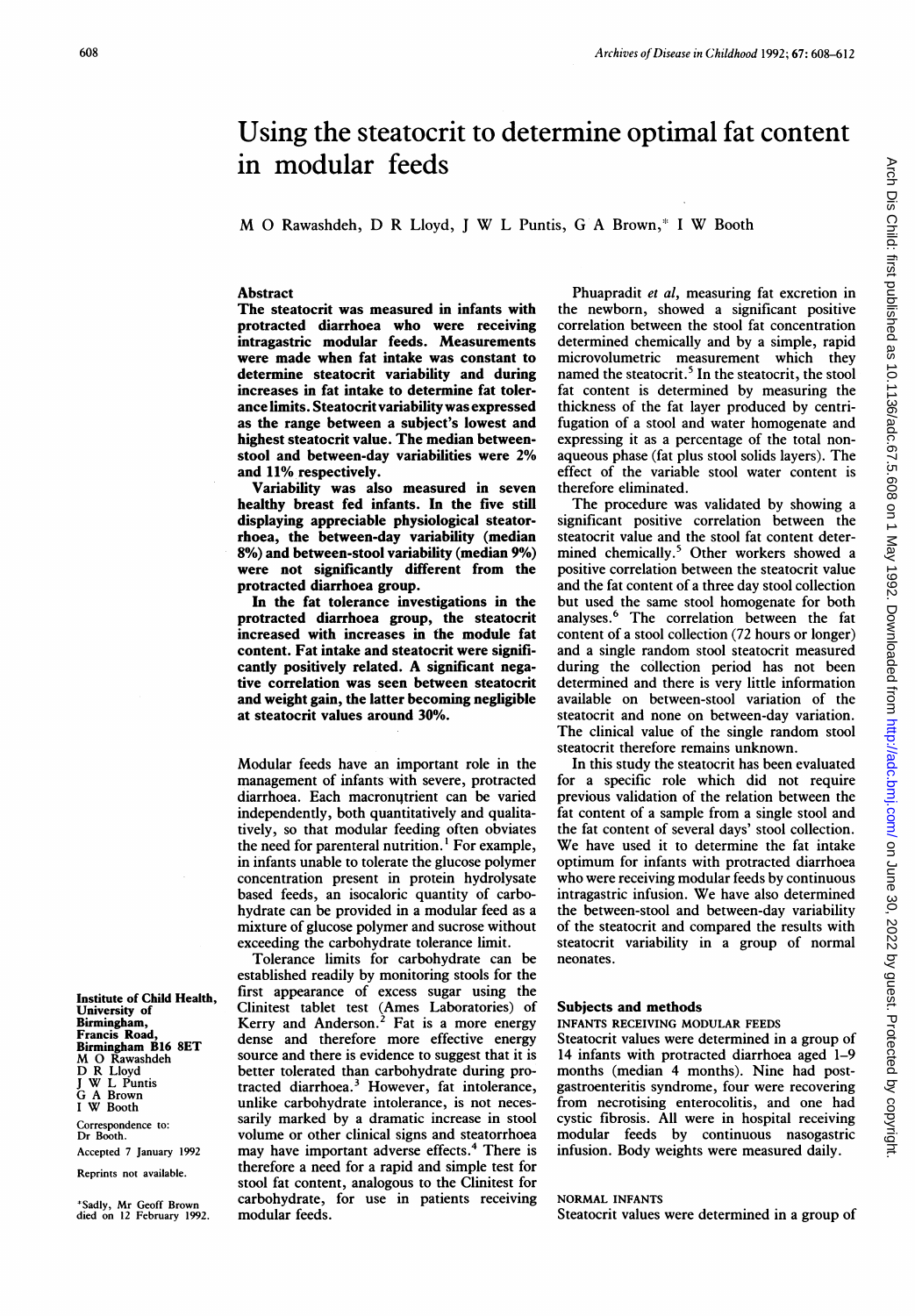seven healthy infants, aged 12-63 days, who were at home and exclusively breast fed. Babies of this age were selected because they had steatorrhoea without the potential complications of gastrointestinal pathology.7

# MODULAR FEEDS

The 14 infants with protracted diarrhoea were fed by continuous intragastric infusion of a modular feed in which protein was provided as comminuted chicken (Cow and Gate) 30 g/100 ml, carbohydrate as a variable mixture of sucrose and glucose polymer (Maxijul, Scientific Hospital Supplies), and fat as an arachis oil emulsion (Calogen, Scientific Hospital Supplies). The module carbohydrate content (10 g/100 ml) was constant throughout for all subjects and none had evidence of carbohydrate malabsorption at any time.

# STOOL COLLECTION REGIMEN

Between-stool variability was determined in 11 of the 14 infants with protracted diarrhoea by sampling all stools passed over a single 24 hour period. Between-day variability was determined in nine of the group by collecting stool samples once daily for at least three consecutive days. The variability studies were conducted when fat administration was at a constant daily value. The fat intake-steatocrit relationship was determined during periods of daily incrementation of the module fat content.

In the healthy infants, all stools were sampled over 72 hours. Between-stool variability was assessed using stools from the day which produced the most stool specimens. Betweenday variability was assessed using the first stool collected on each of the three days.

## STEATOCRIT PROCEDURE

The method of Phuapradit et al was used with the following modifications.<sup>5</sup> The stool homogenate concentration was reduced to a stool: water ratio of 1:3 w/w and homogenates were prepared using a Potter-Elvehjem glass and Teflon homogeniser  $(0.15$  mm clearance) instead of the pestle and mortar with sand procedure originally described. A lipid stain (rhodamine 6G) was added to the stool homogenate for improved demarcation of the fat-aqueous and solid-aqueous phase boundaries after centrifugation. Fat and solid phase thickness was measured with a dial caliper calibrated to 0-1 mm.

In some stool samples the quantity and nature of the lipid present resulted in the separation of a 'waxy' lipid material, during homogenisation, which adhered to the homogeniser surfaces leading potentially to an under estimation of fat content. Heating the stool-water mixture briefly to 70°C in a water bath before homogenisation dispersed the adherent lipid and the heating step was used therefore for all stool samples in the study. In a validation experiment in which steatocrit values were determined in five waxy stools and 36 non-waxy stools, with and without the heating step, steatocrit values were signifi-

cantly increased  $(p<0.05)$  in the waxy stools after heating but not in the non-waxy samples.

# STEATOCRIT METHOD IMPRECISION

Imprecision was determined by separate batch, duplicate analysis of 16 stools. The stools were included in four batches analysed over a period of seven days. The 16 duplicate mean steatocrit values covered the range 7-58%. The coefficient of variation was  $17.2\%$ . The range of differences between the 16 duplicate analyses was 0-23%, median difference 3%.

The coefficient of variation produced by homogenising 16 samples taken from the same stool was  $13.1\%$ . The median steatocrit value for the 16 replicate analyses was 16%, range 13-20%.

# STEATOCRIT VARIABILITY

Steatocrit variability was expressed as the difference between the highest and lowest steatocrit value produced by a baby in the interval of interest. If, for example, the lowest and highest values were 2% and 19% respectively, then variability was recorded as 17%.

## STATISTICAL EVALUATION

All statistical evaluations were non-parametric. The degree of association between two measurements and significance was determined using the Spearman rank correlation coefficient. The Mann-Whitney U test and Wilcoxon matched pairs signed rank test were used to determine the significance of differences between unpaired and paired data groups respectively.

## Results

## INFANTS WITH PROTRACTED DIARRHOEA

The between-stool steatocrit variation is shown in fig IA. In 11 infants on a constant fat intake, from whom all stools were sampled within <sup>a</sup> 24 hour period, the highest variability value was 14% (44-58%) and the median value for the group was 2%.

The between-day variation is shown in fig 2. In nine infants in whom stool samples were collected once daily for 3-5 days while on a constant fat intake, the highest variability value was 21% and the median value was 11%.

The relation between steatocrit value and fat intake in the fat tolerance investigations is shown in fig 3. In the 11 infants investigated during periods of daily increases in modular fat content, the steatocrit values increased within 24 hours after each fat increment except in three infants where there was a threshold phenomenon, the steatocrit values increasing only<br>after several increments in fat intake. The after several increments in fat intake. positive correlation between fat intake and steatocrit values, using the group pooled data, was statistically significant  $(r=0.54, p<0.01)$ .

Using data derived from all 14 babies, there was a significant negative correlation  $(r=-0.71,$  $p<0.01$ ) between the mean daily body weight increment (g/kg body weight/100 kcal/day) and a mean steatocrit value derived from seven daily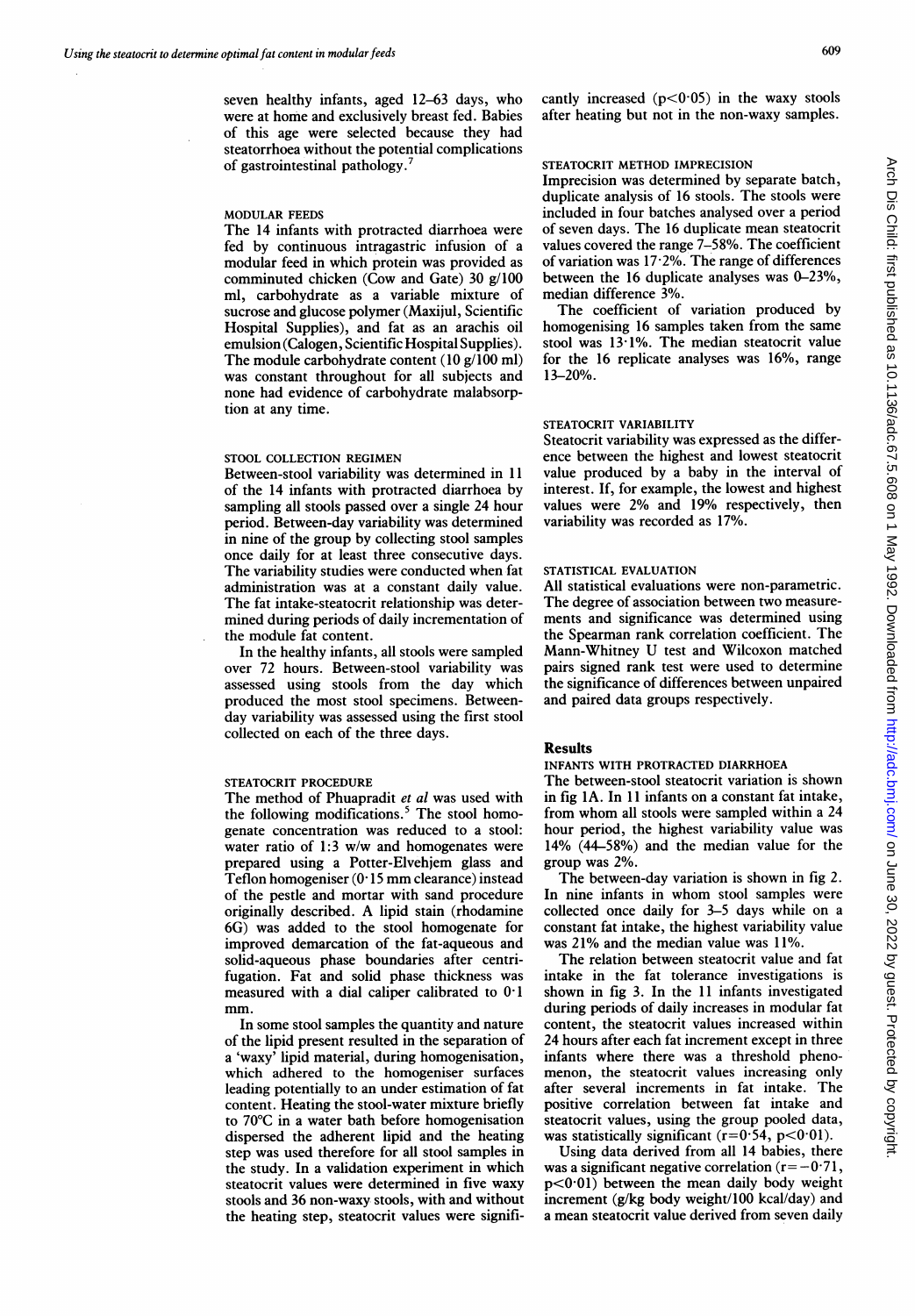

**F** igure 1 Between-stool variability of the steatocrit in  $(A)$ 11 infants with protracted diarrhoea and (B) in five healthy, breast fed neonates. Samples were collected from consecutive stools passed on the same day. Each line joins observations from a single subject.



Figure 2 Between-day variability of the steatocrit in nine infants with protracted diarrhoea. Stools were sampled once daily for 3-5 days (number in parenthesis). The vertical plots show the range and median value for the individual infant.

observations, while on a constant fat intake (fig 4). The baby with the highest mean steatocrit value actually lost weight during the study period.

## NORMAL INFANTS

The number of stools collected over the 72 hour collection period in each baby varied between 4 and 14 (median 12), the larger numbers being collected from the younger babies. The overall range of steatocrit values in the 71 stool samples was 0-26% and the highest single day, betweenstool variability of 17% (6-23%) was seen in the youngest baby (fig IB). The higher steatocrit values were seen in the younger babies and there was a significant negative correlation (fig 5) between the individual baby's 72 hour median steatocrit value and age  $(r=-0.893)$ ,  $p=0.01$ ).



Figure 3 Steatocrit values determined in 11 infants with protracted diarrhoea during progressive daily increases of the<br>module feed fat content. Each line joins observations from a<br>single subject. Spearman rank correlation of the pooled data produced a coefficient of  $0.54$ ,  $p < 0.01$ .



Figure 4 The steatocrit and weight gain relation in 14 infants with protracted diarrhoea. Spearman rank correlation produced a coefficient of 0 71, p<001 (100 kcal=418 kJ).

Steatocrit values were 2% or less in the oldest two babies aged 6 and 9 weeks. Between-stool variability in the other five babies, who were less than one month of age, was 2-17% with a median of 9%. Their between-day variability range was 2-15%, median 18%.

The between-stool and between-day steatocrit variabilities were not significantly different either within the two groups or between the two groups.

# **Discussion**

Some measure of faecal fat excretion is essential for the objective assessment of fat digestion and absorption. Where the assessment is required at frequent intervals, the chemical methods for determining stool fat content are too cumbersome and a simple, rapid alternative is required. The steatocrit fulfils this need and is technically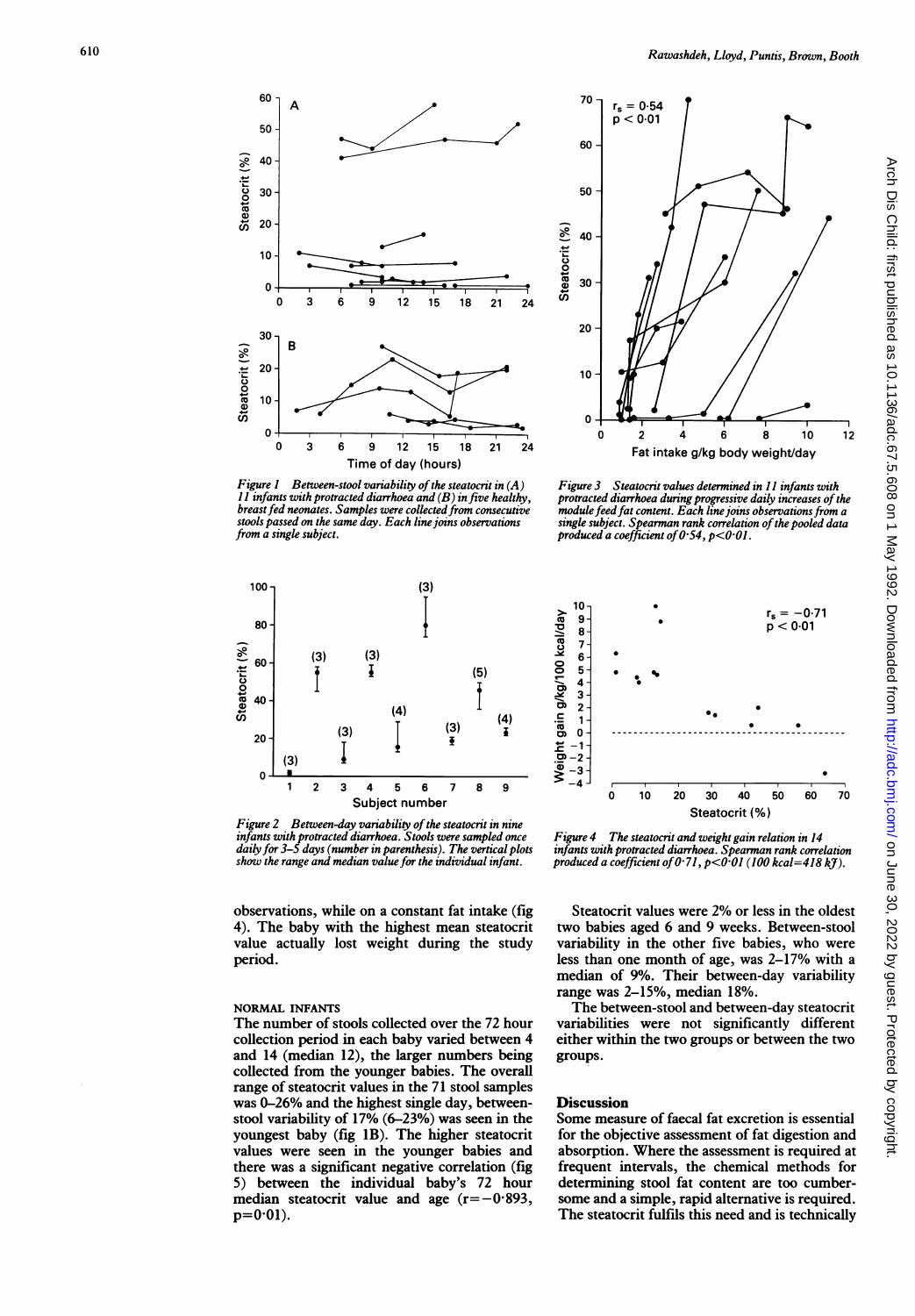

Figure 5 Between-stool variability of the steatocrit in 7 healthy, breast fed infants shown in The rapidity of response to the increases in age order. Samples were collected from stools passed over a 72 hour period. The vertical lines dietary fat intake, which was consistent with show the range and median value for each infant. The median values showed a significant negative correlation with age. Numbers of parentheses indicate number of stools passed during the 72 hour collection.

satisfactory for infant stools with the modifications described. It has the further important advantage of requiring only a small quantity of stool so that offence is less likely in or out of the laboratory and the problems associated with the collection, storage, and processing of large volumes of stool are eliminated. The problems of containment and disposal of potentially hazardous reduced.

In the healthy infants, the range of values found was almost identical to that found in 5 day old neonates by Phuapradit et  $a^{5}$  and in a recent study in  $7$  day old neonates.<sup>8</sup> It is unlikely therefore that the method modifications introduced in our study have resulted in any change in values found other than an increase to more accurate values in occasional stools after the heating procedure. The problem of the 'waxy 'Phuapradit's sand and mortar homogenisation is used.<sup>5</sup> No other workers refer to it directly but one group 'encountered considerable technical difficulties with this method'.

The decline in steatocrit values with increasing age in the normal babies was consistent with the physiological steatorrhoea of the newborn.<sup>7</sup> The decrease of all steatocrit values to 2% or less by 6 weeks of age was similar to the findings of Iacono et al in a larger group of exclusively breast fed neonates.<sup>8</sup>

The highest between-stool variability was seen in the youngest normal babies, with steatocrits ranging from almost zero to values consistent with steatorrhoea. They were bolus fed however and the milk fat content would not have been constant, breast milk secreted in the evening having a 50% higher fat content than milk secreted in the morning.<sup>10</sup> Both factors may predispose to greater between-stool variation.

In the babies with protracted diarrhoea with a constant and continuous fat intake, the betweenstool steatocrit variability tended to be smaller and was sufficiently stable for satisfactory determination of their fat tolerance limits.

Other workers have investigated the variability of the steatocrit. Iacono et al reported a mean between-stool coefficient of variation of 22.3% in 15 normal infants.<sup>8</sup> The coefficient of variation however was determined for each baby using data from as few as two stools with consequent children with protracted diarrhoea. loss of validity.

The variability found in most of the infants was sufficient to suggest that <sup>a</sup> single random stool steatocrit determination would not be (14) sufficient for a precise index of steatorrhoea. The mean of several separate stool measurements (12) would be necessary. The between-stool and<br>
(4) (8) between-day variability were not significantly (4) (8) between-day variability were not significantly  $\overline{5}$  different in either group of babies and an index<br> $\overline{7}$  of fat exerction could therefore be produced by 4 5 6 7 of fat excretion could therefore be produced by<br>23 24 48 62 senative steels sure any sensusiant interval sampling stools over any convenient interval which produced sufficient stools.<br>The rapidity of response to the increases in

data on mouth to anus transit times in infants,  $<sup>11</sup>$ </sup> shows the importance of careful control and constancy of fat intake if the steatocrit is used for screening for steatorrhoea. It is also important to ensure that an adequate fat intake is maintained during the stool sampling period.

In our particular clinical context, single steatocrit values proved to be sufficient. The rapid response and close relation to increases in dietary fat provided the information necessary to determine fat tolerance, that is, the point at which further increases in modular fat content material are also considerably provoked a sharp increase in steatocrit value.

In three infants, the fat intake and coincident steatocrit were less closely related than in the rest of the group due to a threshold phase in their fat intake-steatocrit correlation. The steatocrit did not rise sharply after the initial increases in module fat content and their steatocrit values were lower than the rest of the group for a given fat intake. This threshold pattern of response to increasing fat intake has been demonstrated in healthy adults.<sup>12</sup> The inflection in the correlation presumably indicates the fat tolerance limit, that is, the point at which the fat load saturates the digestionabsorption mechanisms. However, even above this inflection point, fat absorption was more efficient than in the remainder of the group, the increase in steatocrit being smaller for a given increase in fat intake. The fat intake: steatocrit regression factor therefore may be an index of the severity of malabsorption or its underlying pathology, the higher the factor the more severe the malabsorption.

A further function of the steatocrit that emerged from the study was its predictive value with respect to weight gain, high values being associated with low weight gains irrespective of the underlying pathology. The slope of this relationship suggested that further increments of fat intake were of limited nutritional value when the steatocrit was 30% or greater. In the context of this study, this correlation also obviates the need to validate the steatocrit by showing a positive correlation with a reference chemical procedure for stool fat measurement, on a 72 hour stool collection for example. If steatocrit measurements have already shown a statistically significant correlation with weight gain (an objective measurement indicative of patient welfare) there is no longer a need to relate it to other fat measurement methods, the relevance to weight gain being a more fundamental relationship in the management of children with protracted diarrhoea.

The steatocrit literature contains very little